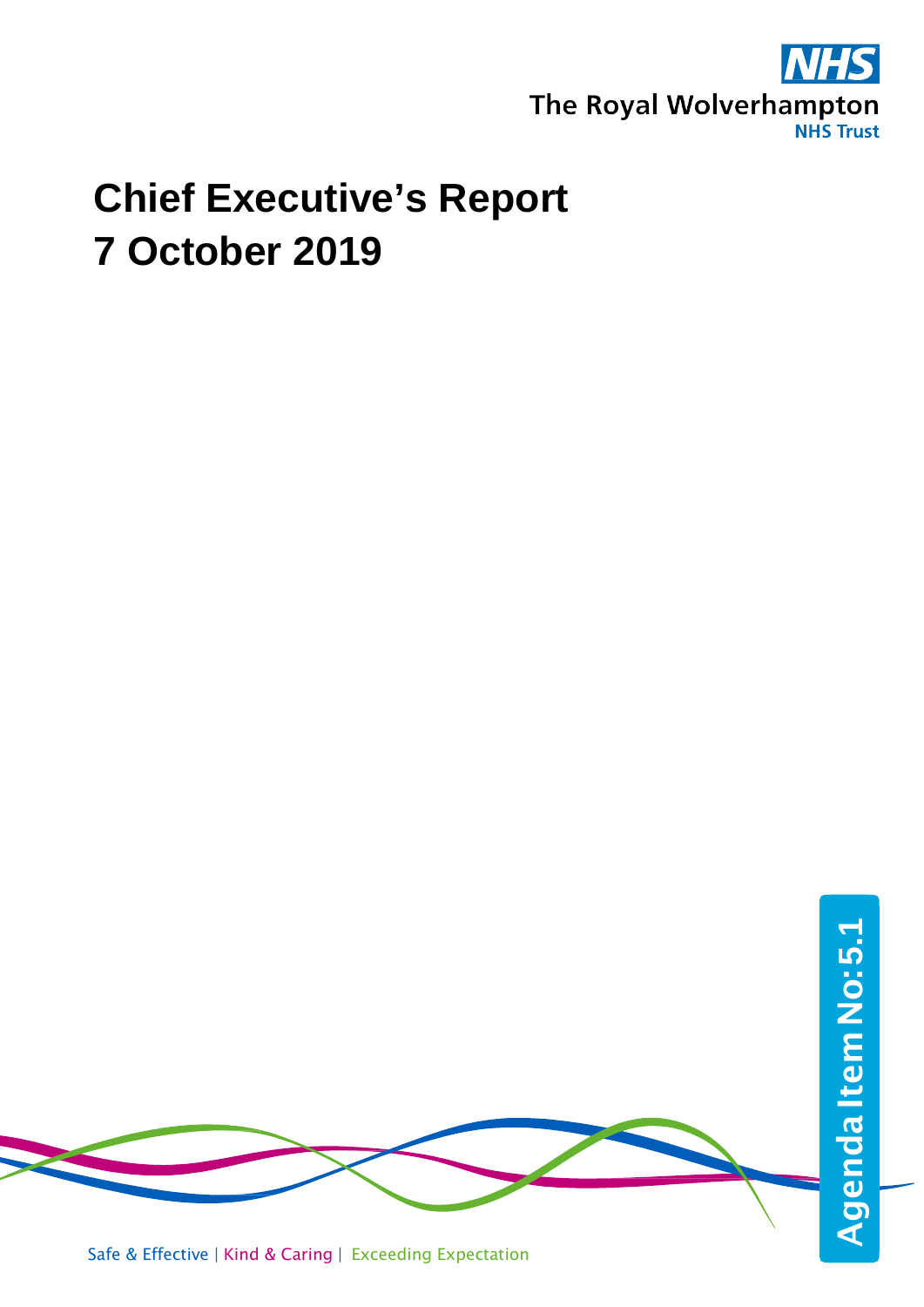**NHS** The Royal Wolverhampton

|  | <b>JHS Trust</b> |  |
|--|------------------|--|
|  |                  |  |
|  |                  |  |

| <b>Trust Board Report</b>                                      |                                                                                                                                                                                                                                                                                                                                                                                                                                              |  |  |  |
|----------------------------------------------------------------|----------------------------------------------------------------------------------------------------------------------------------------------------------------------------------------------------------------------------------------------------------------------------------------------------------------------------------------------------------------------------------------------------------------------------------------------|--|--|--|
| <b>Meeting Date:</b>                                           | 7 October 2019                                                                                                                                                                                                                                                                                                                                                                                                                               |  |  |  |
| Title:                                                         | <b>Chief Executive's Report</b>                                                                                                                                                                                                                                                                                                                                                                                                              |  |  |  |
| <b>Executive</b><br>Summary:                                   | This report indicates my involvement in various events, policies recently<br>approved, and consultant appointments.                                                                                                                                                                                                                                                                                                                          |  |  |  |
| <b>Action</b><br><b>Requested:</b>                             | <b>Receive and note</b>                                                                                                                                                                                                                                                                                                                                                                                                                      |  |  |  |
| For the attention of the Board                                 |                                                                                                                                                                                                                                                                                                                                                                                                                                              |  |  |  |
| <b>Assure</b>                                                  | Assurance relating to the appropriate activity of the CEO.<br>$\bullet$                                                                                                                                                                                                                                                                                                                                                                      |  |  |  |
| <b>Advise</b>                                                  | None in this report.<br>$\bullet$                                                                                                                                                                                                                                                                                                                                                                                                            |  |  |  |
| <b>Alert</b>                                                   | None in this report.<br>$\bullet$                                                                                                                                                                                                                                                                                                                                                                                                            |  |  |  |
| Author +<br><b>Contact Details:</b>                            | Tel 01902 695950<br>Email gayle.nightingale@nhs.net                                                                                                                                                                                                                                                                                                                                                                                          |  |  |  |
| <b>Links to Trust</b><br><b>Strategic</b><br><b>Objectives</b> | 1. Create a culture of compassion, safety and quality<br>2. Proactively seek opportunities to develop our services<br>3. To have an effective and well integrated local health and care system that operates efficiently<br>4. Attract, retain and develop our staff, and improve employee engagement<br>5. Maintain financial health - Appropriate investment to patient services<br>6. Be in the top 25% of all key performance indicators |  |  |  |
| <b>Resource</b><br>Implications:                               | None                                                                                                                                                                                                                                                                                                                                                                                                                                         |  |  |  |
| <b>CQC Domains</b>                                             | <b>Responsive:</b> services are organised so that they meet people's needs.<br><b>Well-led:</b> the leadership, management and governance of the organisation make sure it's<br>providing high-quality care that's based around individual needs, that it encourages learning and<br>innovation, and that it promotes an open and fair culture.                                                                                              |  |  |  |
| <b>Equality and</b><br><b>Diversity Impact</b>                 | None in this report.                                                                                                                                                                                                                                                                                                                                                                                                                         |  |  |  |
| <b>Risks: BAF/TRR</b>                                          | None in this report.                                                                                                                                                                                                                                                                                                                                                                                                                         |  |  |  |
| <b>Public or</b><br><b>Private:</b>                            | Public                                                                                                                                                                                                                                                                                                                                                                                                                                       |  |  |  |
| <b>Other formal</b><br>bodies involved:                        | As detailed in the report.                                                                                                                                                                                                                                                                                                                                                                                                                   |  |  |  |
| <b>NHS</b><br><b>Constitution:</b>                             | In determining this matter, the Board should have regard to the Core principles<br>contained in the Constitution of:<br>Equality of treatment and access to services<br>High standards of excellence and professionalism<br>٠<br>Service user preferences<br>Cross community working<br><b>Best Value</b><br>Accountability through local influence and scrutiny                                                                             |  |  |  |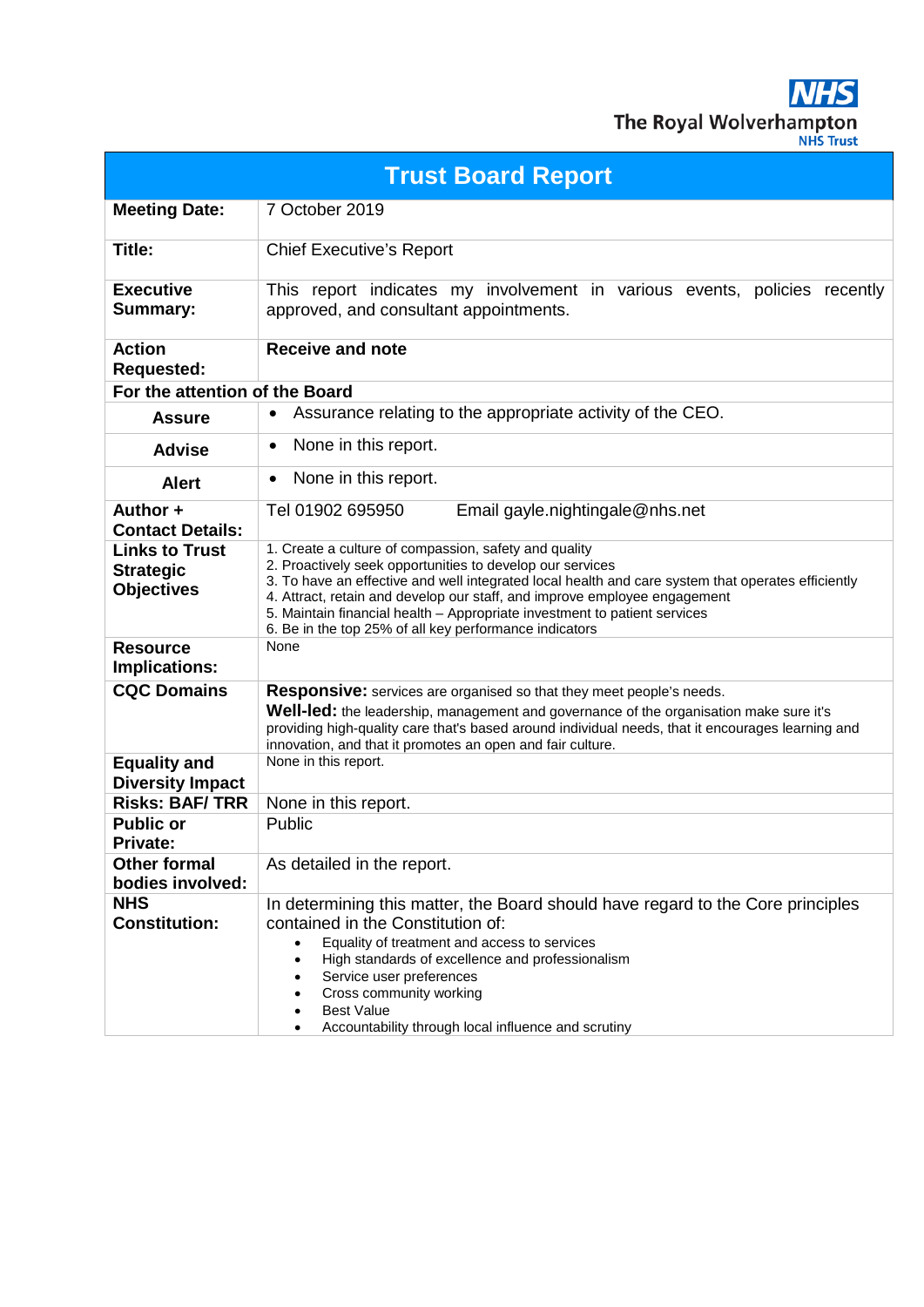| <b>Background Details</b> |                                                                                                                                                                                                                             |  |
|---------------------------|-----------------------------------------------------------------------------------------------------------------------------------------------------------------------------------------------------------------------------|--|
| 1.0                       | <b>Review</b>                                                                                                                                                                                                               |  |
|                           | This report indicates my involvement in local, regional and national meetings of significance and<br>interest to the Board.                                                                                                 |  |
| 2.0                       | <b>Consultants</b>                                                                                                                                                                                                          |  |
|                           | There has been twelve Consultant Appointments since I last reported:                                                                                                                                                        |  |
|                           | <b>Palliative Care</b><br>Dr Hazel Coop<br>Dr Hannah Jennens<br>Dr Beverly Clarke<br>Dr Louise Gilhooley                                                                                                                    |  |
|                           | Ophthalmology<br>Dr Gregory Ho Yen<br>Dr Fiona Dean                                                                                                                                                                         |  |
|                           | <b>Urology</b><br>Dr William St John Taylor<br>Dr Philip Polson                                                                                                                                                             |  |
|                           | <b>Cellular Pathology</b><br>Dr Duaa Abu-Sinn                                                                                                                                                                               |  |
|                           | <b>Anaesthetics Peri-operative</b><br>Dr Karthikeyan Selvaraju                                                                                                                                                              |  |
|                           | <b>Cardiology Primary Percutaneous Coronary Intervention (PPCI)</b><br>Dr Lampson Fan                                                                                                                                       |  |
|                           | Cardiology - Electrophysiology<br>Dr Selvakumar Velu                                                                                                                                                                        |  |
| 3.0                       | <b>Policies and Strategies</b>                                                                                                                                                                                              |  |
|                           | Since my last report, the following Policies and Strategies were approved;<br>Strategies update<br>$\bullet$<br>Policy update<br>٠                                                                                          |  |
|                           | Terms of Reference - Capital Review Group<br>٠                                                                                                                                                                              |  |
|                           | Terms of Reference - Financial Recovery Board<br>٠<br>IP18 Norovirus Policy<br>٠                                                                                                                                            |  |
|                           | OP79 Water Safety Plan<br>$\bullet$                                                                                                                                                                                         |  |
|                           | New Policy (previously a Strategy) – Emergency Preparedness, Resilience and Response<br>$\bullet$                                                                                                                           |  |
|                           | Policy<br>IP03 – Prevention and Control of Methicillin -resistant Staphylococcus Aureus (MRSA),<br>$\bullet$<br>Vancomycin Resistant Enterococci (VRE) and other Antibiotic Resistant Organisms                             |  |
| 4.0                       | <b>Visits and Events</b>                                                                                                                                                                                                    |  |
|                           | Since the last Board meeting I have undertaken a range of duties, meetings and contacts<br>locally and nationally including:                                                                                                |  |
|                           | 22 July - attended an 1/2 Away Day on Integration across the Wolverhampton Economy<br>٠<br>23 July - attended the Annual Clinical Audit Awards<br>٠<br>24 July - attended a Black Country Pathology Services (BCPS) meeting |  |
|                           | $\bullet$<br>25 July - attended a Black Country and West Birmingham Sustainability and<br>$\bullet$                                                                                                                         |  |
|                           | Transformation Partnership (STP) - Health Partnership meeting                                                                                                                                                               |  |
|                           | 29 July - met with the Chief Executives and Chairs from across the Black Country along                                                                                                                                      |  |